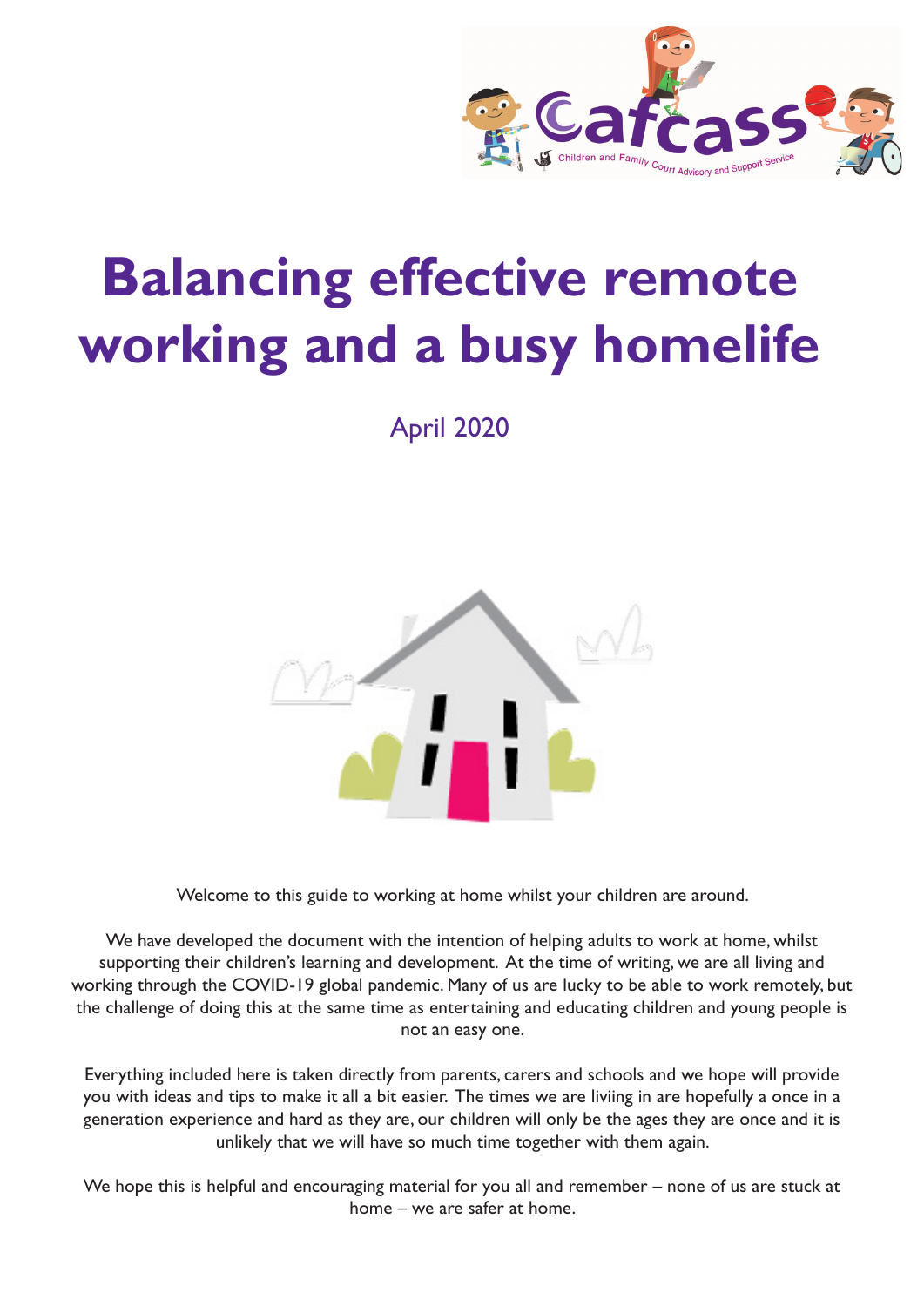# **Practical tips for working at home with your children**

## **Amend your work life balance accordingly**

- Start earlier before the children are up.
- Work around nap times.
- If your children don't nap, create a "quiet time" after lunch for two hours where they can read, draw, watch a movie for example. Make this a new routine.
- Break for lunch.
- Exercise with your children in the day.
- Set aside time after dinner to do reflection or reading emails.

#### **Plan for the day ahead**

- Get clothes out the night before.
- Get dressed for the day.
- Try to get up at the normal time for the start of school.
- Make up a packed lunch.
- Have break times.
- Use alarms to highlight the changeover of tasks or time of day.
- Set a daily timetable that the child can own and make decisions about when they need to do things use a whiteboard or large piece of paper so they can mark their progress off and get a sense of achievement.
- Use pictures and colour-coding to mix days with what they like and don't like, what will help them to concentrate.

#### **Tips on remaining productive and calm while working from home with children**

- Separate your "workspace" from the rest of your personal space try to work from a different room so the rest of the household know when you are working. This will also help you to "leave" work at the end of the day. If this is not possible clear your workspace at the end of the day.
- Be extra vigilant when making sure that children cannot hear discussions about your work, particularly if it is sensitive, confidential or potentially distressing. This is particularly relevant if you are carrying out meetings via skype or teleconference.
- Set yourself fewer goals everyday as you won't be able to achieve as much as you would if the children were not there with you. Do this by being clear on the urgent and important work tasks. Use the Eisenhower box to see what are the priorities to work on:



- Don't be too hard on yourself having a daily routine is good to support productivity yet some days the routine won't work. Accept this and you'll feel more productive the next day.
- Enjoy the time you are not working it can be frustrating trying to work and look after your children at the same time. Try to separate the slots – work when you work (and make sure everyone knows you are working) and enjoy family time when you don't work. Be fully present in each and it will reduce the stress.

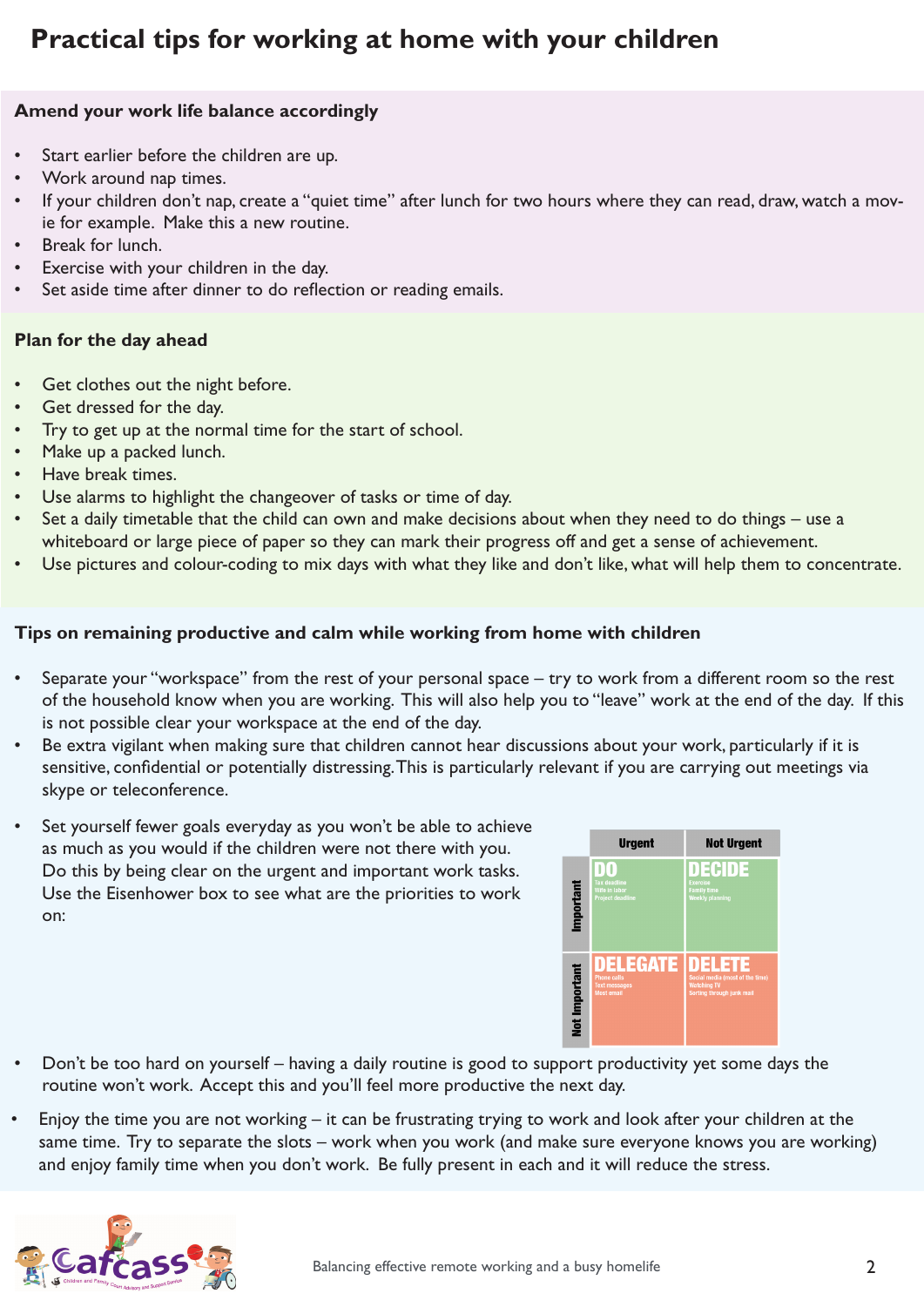| Online resources to support learning                          |  |
|---------------------------------------------------------------|--|
| <b>Primary Education Resources</b>                            |  |
| <b>Times Table Rock Stars</b>                                 |  |
| Free home study packs<br><b>Secondary Education resources</b> |  |
| Virtual field trips                                           |  |
| Screen-free things to do                                      |  |
| <b>Educational videos - science</b>                           |  |
| Learn British Sign Language                                   |  |
| Chester $Zoo - a$ virtual tour of the zoo                     |  |
| loe Wicks daily PE                                            |  |
| <b>Horrible Histories</b>                                     |  |
| Virtual museum tours                                          |  |
| Edinburgh Zoo - live web cams                                 |  |
| <b>Virtual library resources</b>                              |  |
| Whatsonstage.com - musicals, opera, stage shows               |  |
| <b>Kids Activities Blog</b>                                   |  |
| Free online things to do for everyone                         |  |
| Hoop - Find Everything Going On for Kids                      |  |
|                                                               |  |

# Make sure you read our guidance for parents about staying safe online!



Think creatively about how you can support your child to stay in touch with their family members during any period of self-isolation. Skype and Facetime can be great ways to catch up and can be used to read stories, sing and play together. With older children you could also consider a watch party – where you gather online to watch a movie or video, commenting and 'reacting' in real time.

# **TECHNOLOGY IS MORE EFFECTIVE WHEN USED TOGETHER**





**Engage Communicate Learn Create**







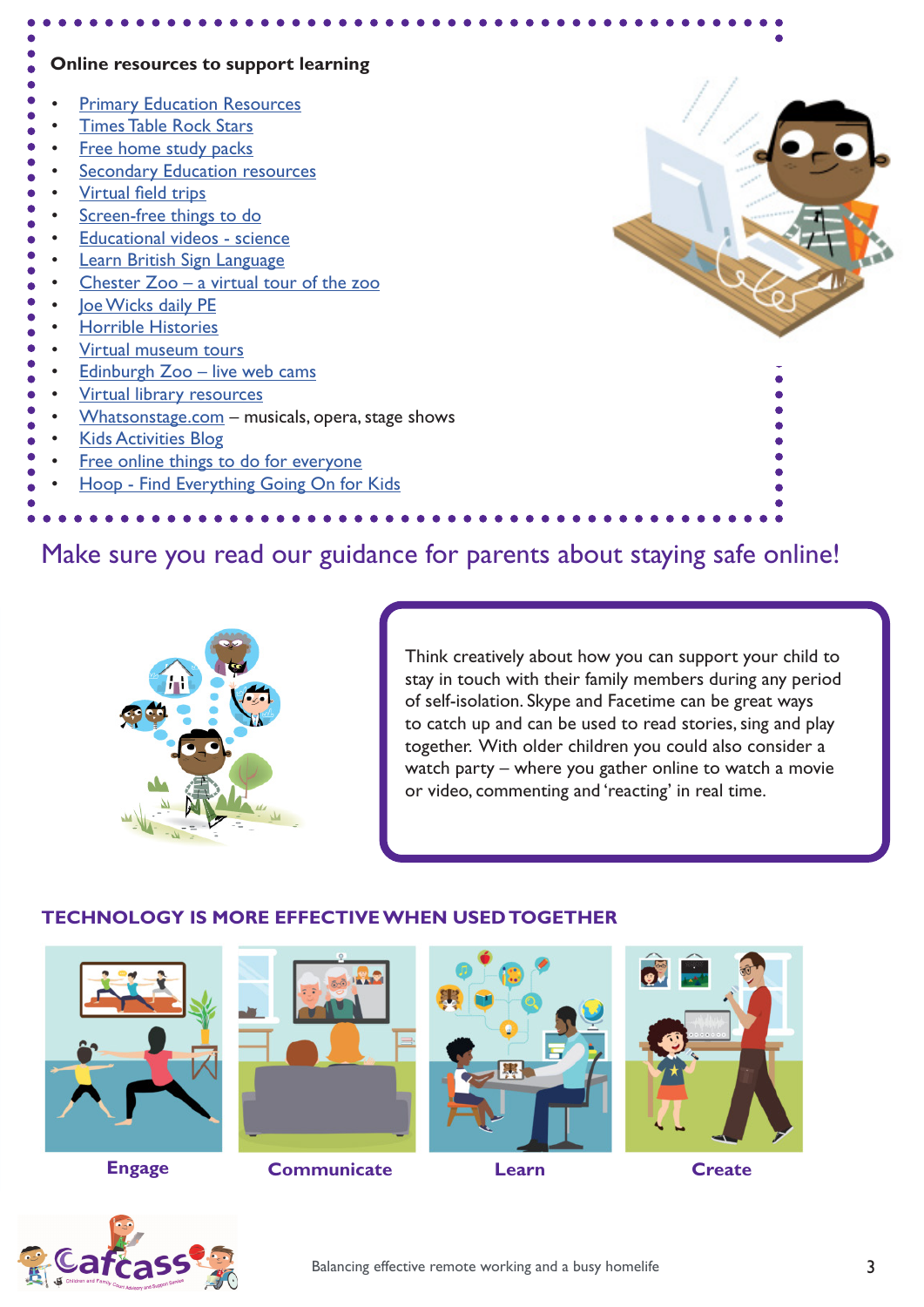## **Play or Do**

- Tent using pegs and blanket
- I spy
- **Musical statues**
- Musical chairs
- Bug hunt in garden
- Cycle ride
- Card games
- **Reading**
- Story writing
- Nature walk
- Sand play
- Snail racing
- Hop scotch
- Skipping with rope
- Braiding/plaiting wool, string or hair
- Tray of gloop (mix of cornflour and water) to play with
- Water play (with jugs and containers) fill, measure, pour
- Bowl of rice or pasta with containers to fill and pour
- Play charades
- Ball games
- **Leapfrog**
- Blind man's bluff

## **See or hear**

- Home disco
- Silent disco
- **Family movie**
- **Singing**
- **Dancing**
- Pots and pans percussion
- Make your own guitar from a cereal box using elastic bands/string
- Make a percussion shaker using old containers and rice/ pasta
- Nursery rhymes with actions
- Simon says
- Make a home video to share with someone who misses you. You could use the 1SE (one second every day) – you do a second's worth of video and can add a caption every day
- **Photography**

#### **Colour or make**

- Make a poster explaining how to stay safe from Coronavirus and display at home
- Make a touchy/feely sensory board
- Paper cutting (cutting shapes in paper)
- Paint stones or shells
- Write a letter to a friend, relative or neighbour to cheer them up
- Draw or paint a picture for someone to make them feel special and let them know you are thinking of them
- Planting herbs or flowers
- Grow a cup of cress indoors on wet cotton wool
- Leaf rubbings
- Leaf pictures
- Modelling using natural things found in garden
- Be creative with cardboard boxes and other junk
- Hand painting
- Paint a boiled egg for Easter
- Make an Easter card
- Learn to knit or crochet
- Potatoes painting (use as a print stamp)
- Make a paper windmill
- **Origami**
- Make a paper kite or plane
- Paint pasta and make necklace/bracelet with it
- Make play dough then play with it (several recipes online)
- Design own board game
- Create own book
- Collect wild flowers and press them in a book
- Use coloured icing to decorate digestive biscuits
- Make your own sandwich or pizza for lunch
- Test sense of smell with blindfold



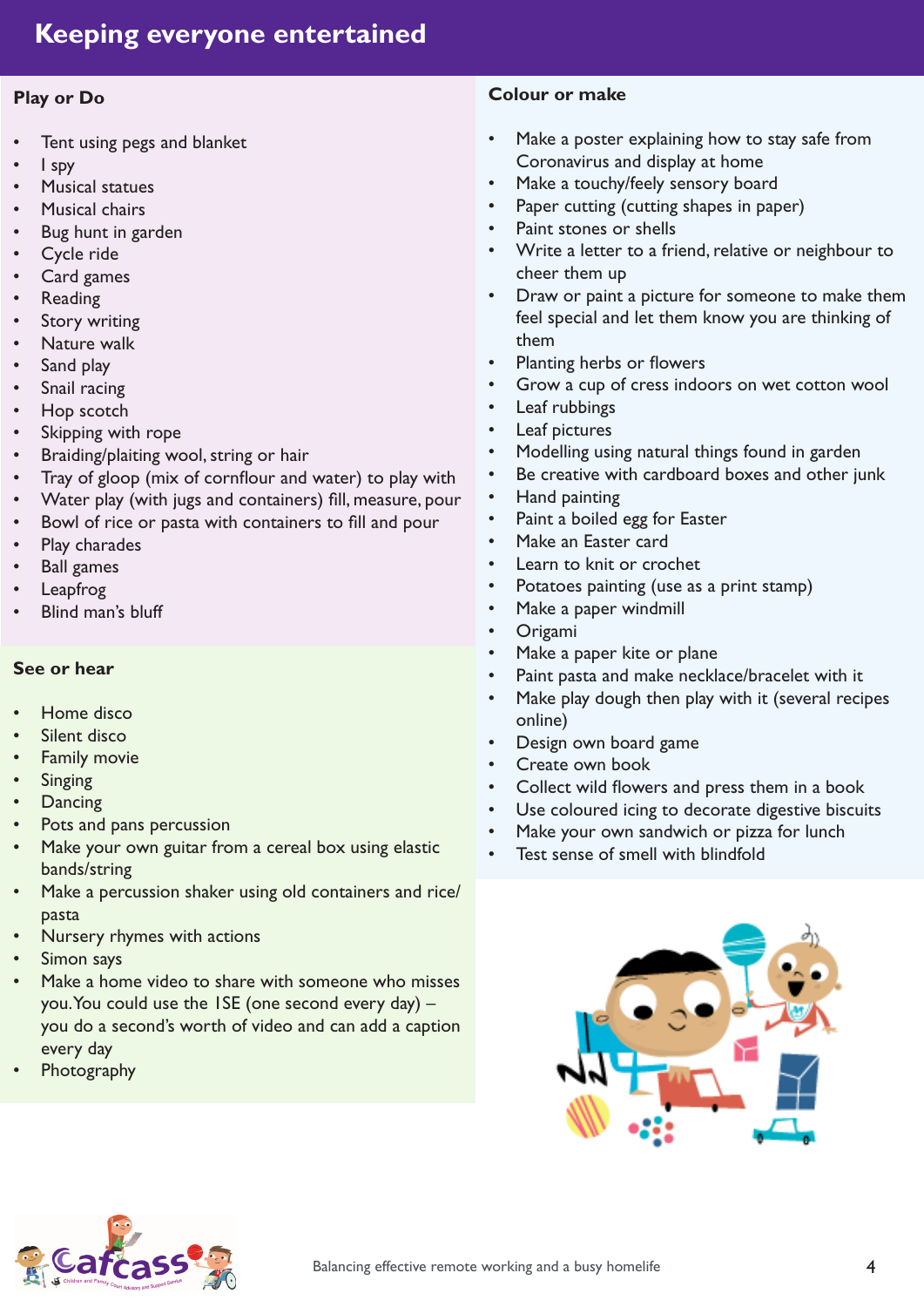# **Use life skills as part of the learning**

- **Baking cakes**
- **Gardening**
- **Housework**
- Pretend shops
- Making a den
- Dressing up
- Cooking making lunch
- Indoor picnics
- Basic sewing skills
- Obstacle courses in the garden e.g. run around the clothes basket, put a peg on the washing line, touch the tree
- Numbers hide and seek hide numbers around the garden, find them and put them in order
- Help set up home offices task relevant to age e.g. find stationary to help mum and dad work for younger children, set up the workspace – older children
- Hair dressing and face painting
- Clean out animals (hamsters, chickens, rabbits)
- Help put shopping away what needs to be put away first and why
- Helping decorate e.g. painting, putting wall paper paste on the paper and then watching it be hung on the wall help hang the paper if older
- Sort out toys and clothes
- Set a daily timetable that the child can own and make decisions about when they need to do things use a whiteboard or large piece of paper so they can mark their progress off and get a sense of achievement
- Washing gravel (completely unnecessary other than keeping up appearances, but keeps children occupied)
- Weeding block paving

# **Craft activities**

- Flower pressing  $-$  from things found in the garden
- **What did we do today/yesterday**
- 
- Draw a picture of what you did
- Write a diary / make a video diary
- Make a time capsule
- Crayon rubbings Putting flowers and foliage in a vase
- Making cards to send to loved ones who you can't visit

## **Communication skills**

- Creating a "walky-talky" with two cups and a string and see how much you can hear write down what the other person said.
- Making a phone call by themselves to friends and relatives get them to dial the number and leave them to have a conversation

#### **Garden activities**

- Treasure hunts (can be inside too)
- Create a mini wormery
- Make a nature reserve in the garden and then monitor how many insects and creatures start to live there (also gets mum and dad out of mowing the lawn and weeding in that area of the garden)
- Plant a mini garden take plant cuttings and dig up bulb plants from the main garden and put them in a plant pot or old kitchen pot/sauce pan and teach the children how to look after it

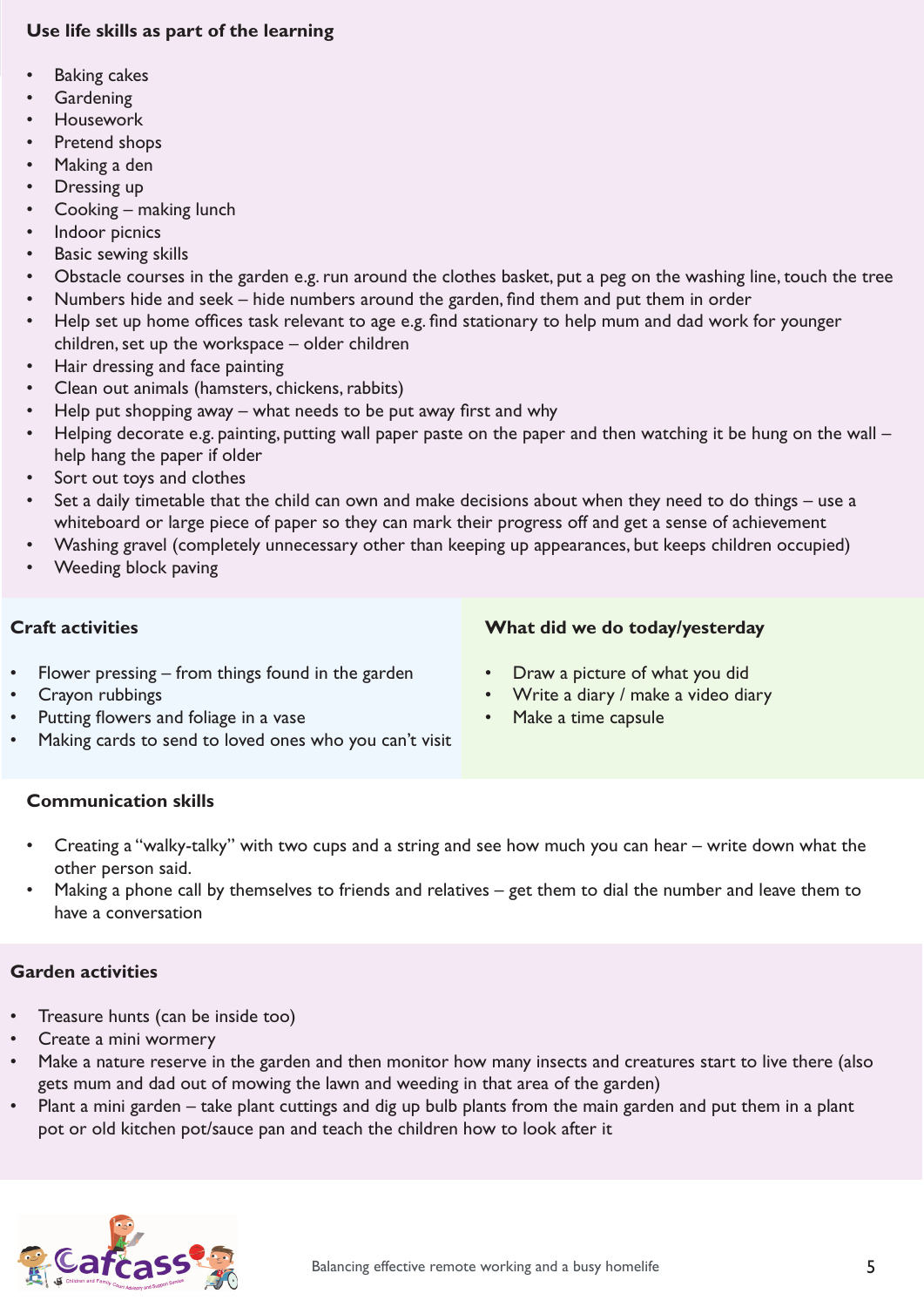# **Ten inspiring ideas**

Write a letter to someone who is self- isolating. Send a picture or letter to your grandparents, or residents in a care home that are unable to see their families at the moment.

Draw or paint a picture of something that makes you happy. You could participate in the rainbow movement (@rainbowtrailuk) where people are encouraged to create a rainbow and place in their window to share with their community.

Use the time to learn a new skill such as touch typing. You can learn for free through a course like typingclub. com

Create a quiz that your family (across the town, country, or world) can participate in together. Use a tool like 'Skype' to be able to connect at the same time and participate together, whilst apart.

We may need to be at home, but we can still travel virtually. Follow the #museumfromhome where museum professors are telling you fascinating facts about museum artefacts. Or, you can visit any of these sites to get a virtual tour of museums (like The Louvre) or famous places (like The Vatican, or Yellowstone National Park)!

Learn a new language. You can register for free with [Duolingo](https://www.duolingo.com/register) and they have an introduction to lots of languages, including: Italian, German, Japanese, Arabic or Greek!

Listen to a [genre of music](https://www.broadwayhd.com/) you wouldn't usually listen to, like classical, musicals country, reggae or swing.

. . . . . . .

. . . . . . . . . . .

Have you been outside yet today? Create an A-Z photo collage using items you find outside in your garden. For each letter of the alphabet take a photo of something that begins with the letter.

Do something kind for someone at home. This is a tough time for everyone – how can you show that you love and appreciate them?

Use a plastic bag and a cup to build a parachute for a toy. How does the size and shape of the parachute affect the time it takes to fall?



"I've learned that people will forget what you said, people will forget what you did, but people will never forget how you made them feel" Maya Angelou

Rainbows are a universal symbol of hope and promise; they're the prize for weathering the storm. Time and again rainbows assure us that there will be beauty and clarity following times of doubt.

. . . . . . . . . . . . . . . . . .

"The expert in anything was once a beginner." Anon

Life becomes a celebration when friends keep in touch, so let's celebrate our life by keeping in touch with one another.

"Keep exploring. Keep dreaming. Keep asking why. Don't settle for what you already know." Barack Obama

"To learn a language is to have one more window from which to look at the world." Chinese proverb

"Life seems to go on without effort when I am filled with music." George Eliot

"Your life is your canvas, create a divine masterpiece." Anon

"Love and kindness are never wasted. They always make a difference. They bless the one who receives them, and they bless you, the giver." Barbara De Angelis

"There's no time to be bored in a world as beautiful as this." Anon

\* courtesy of Coleridge Community College, Cambridge (part of United Learning group of schools)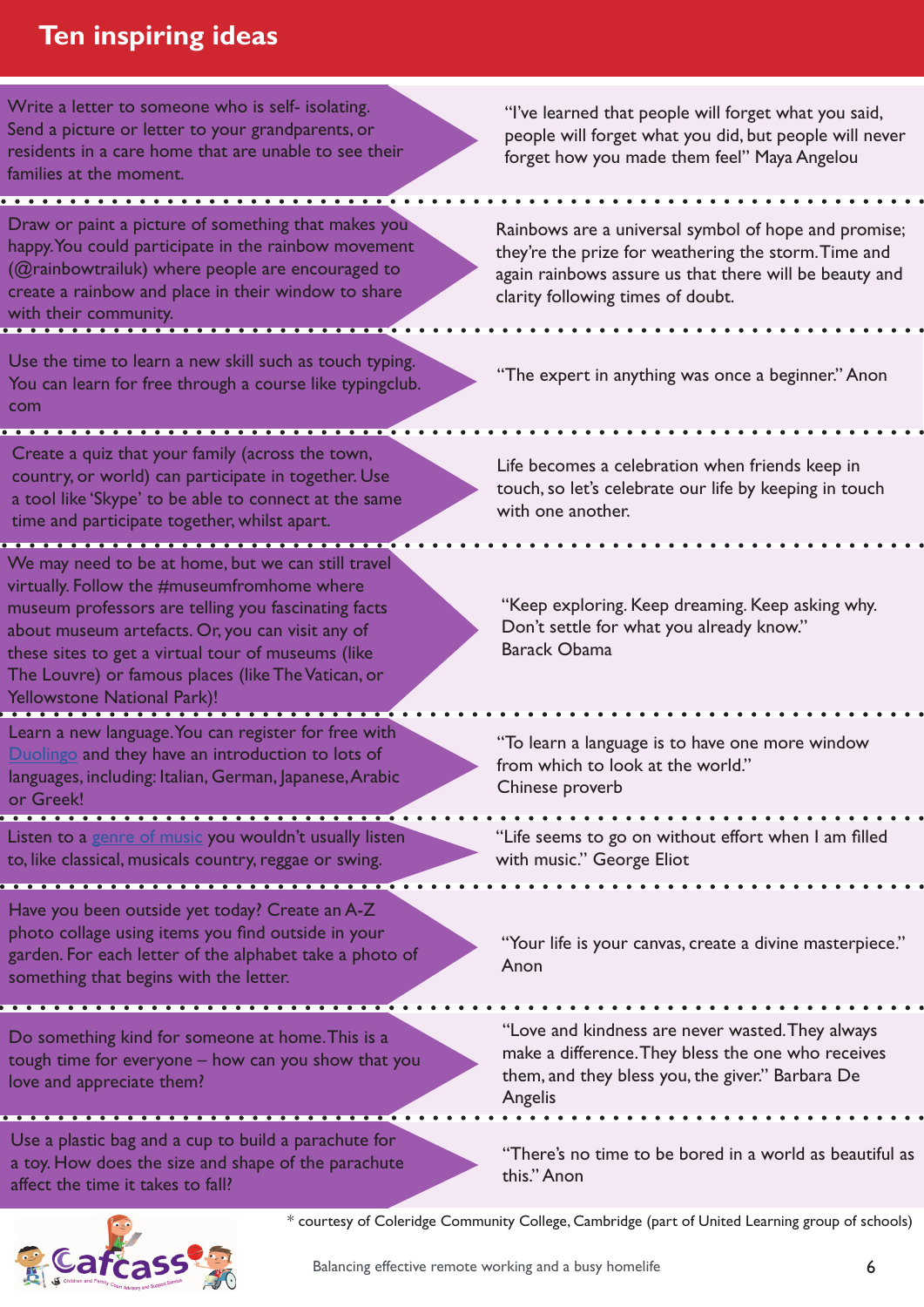

#### **[BBC CBeebies for special needs](https://www.bbc.co.uk/cbeebies/grownups/sen-the-equality-act)**

Resources and help for children with additional needs from the BBC, including Mr. Tumble!



#### **[ITV Signed Stories](https://www.signedstories.com/)**

Signed Stories help improve the literacy of deaf children from infancy upwards. The website also provides useful advice and guidance for parents, carers and teachers of deaf children, and for the deaf parents of hearing children.



#### **[Makaton with Mencap](https://youtu.be/5N2JL1G2mzk)**

Mencap has produced a Makaton video about handwashing.



#### **[Singing Hands UK](https://www.youtube.com/user/SingingHandsUK)**

Singing Hands is an organisation designed to improve communication with Makaton signing. The YouTube channel has everything from nursery rhymes, stories and games through to pop songs. Singing Hands holds live sessions on YouTube at 10.30am.



#### **[Storyline Online](https://www.storylineonline.net/)**

Storyline is an award-winning children's literacy website that streams videos featuring celebrated actors reading children's books alongside creatively produced illustrations.



#### **[National Autistic Society](https://www.autism.org.uk/services/helplines/coronavirus/resources.aspx)**

The National Autistic Society is UK's largest provider of specialist autism services. They have published guidance on coronavirus and our handy top tips for dealing with its impact.

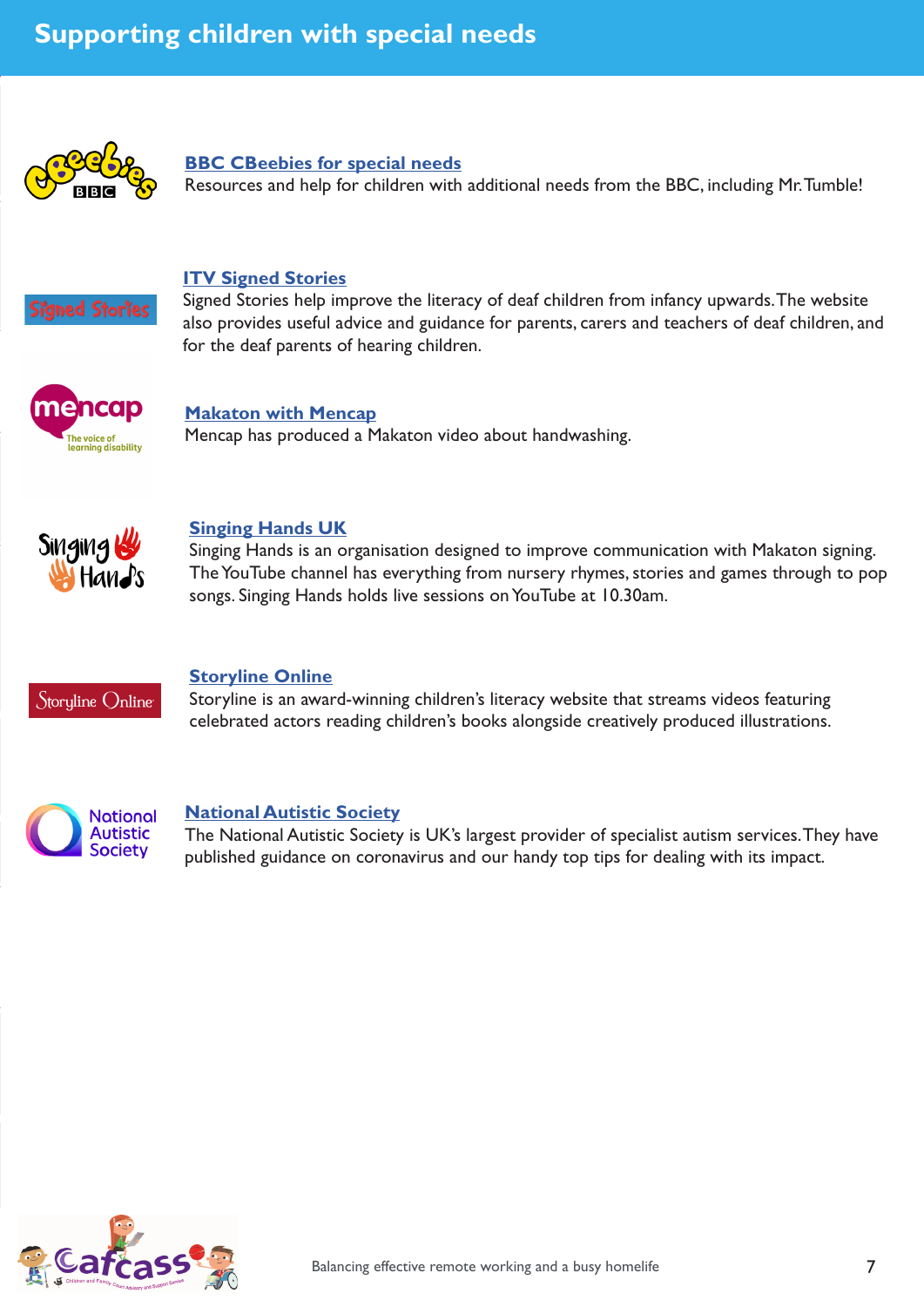How to talk to your child about Covid19:

**"Provide facts about what has happened, explain what is going on now and give them clear information about how to reduce their risk of being infected by the disease in words that they can understand depending on their age."**

World Health Organisation, March 2020



The [Family Justice Young People's Board \(FJYPB\)](https://www.cafcass.gov.uk/family-justice-young-peoples-board/) has published a new [COVID-19 information booklet](https://www.cafcass.gov.uk/young-people/) for children and young people which is packed full of great advice. The booklet includes 'top tips' for keeping in touch with family and friends, how to make the best of being at home, and what to do if feeling unsafe or unwell. FJYPB members also give their thoughts on how COVID-19 is affecting them.

## **Other resources:**

- [Top tips to talking to children about COVID-19](https://youngminds.org.uk/blog/talking-to-your-child-about-coronavirus/#ten-tips-from-our-parents-helpline)
- [Supporting Teenagers and Young Adults During the Coronavirus Crisis](https://childmind.org/article/supporting-teenagers-and-young-adults-during-the-coronavirus-crisis/)
- [Children's Commissioner: Children's guide to coronavirus](https://www.childrenscommissioner.gov.uk/publication/childrens-guide-to-coronavirus/)

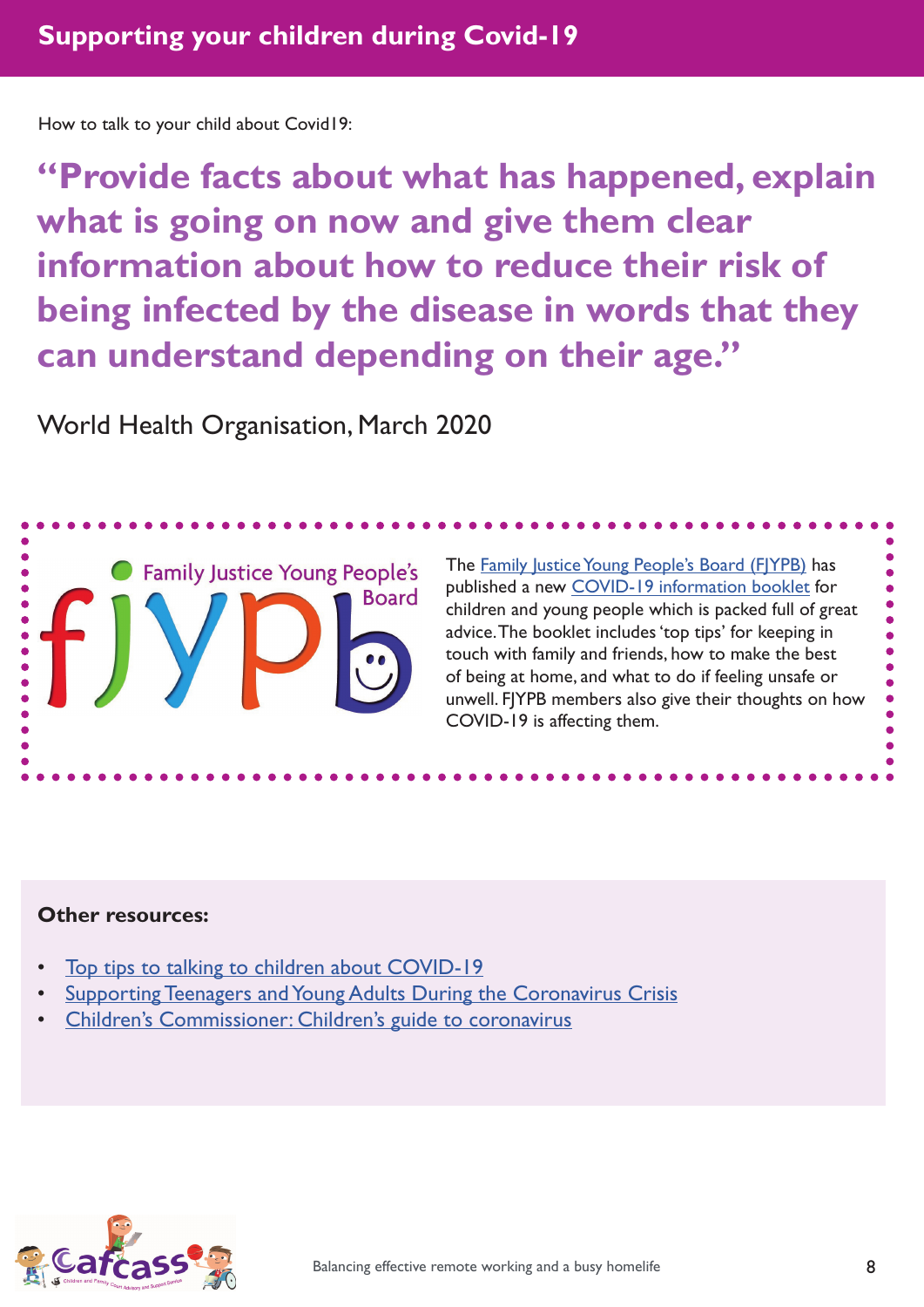# **Advice from a member of the Family Justice Young People's Board** Plam, Aged 17



I believe at a time like this it's very important to take time away from any news and use the government advice we have been given as a chance to do something you enjoy whether it's doing things such as the below, making sure you stay safe and stay at home where you can.

- Drawing or colouring.
- Family games/board games/Wii/Xbox etc.
- Take time for yourself, something I find very helpful and has gotten me through tough times is music. Music is one of them things that can get you through any situation. Whether you need a uplifting song to help you when you're feeling down, music can help you feel closer to someone whether it is a loved one, family, pets or it can even make you feel closer to yourself.
- Another great thing is mindfulness things, reading is one good thing it helps focus the brain and sometimes getting into a great book is good, it helps block out what's happening around you.
- For people out there who enjoy writing, I believe writing it can be anything, write a song, write a book, write your feelings down, write whatever you feel.
- For the younger children I believe creating and making things is good, find anything in your house and use your imagination to create anything, doesn't have to be big, it doesn't have to be spectacular as long as you're having fun doing it then that's all that matters.
- Lego/k'nex is good or something similar to them.
- For those who are like myself and like doing sports, it's hard to go out and go to the track or football or anything sporty wise, you can do things (providing you have room in your house or garden) in door exercise there is loads of videos on YouTube that are very good.

It's very important to try and stay away from the news as much as possible (but enough to know what's going on). I have heard that a lot of people are obsessing themselves which in its own way is negative. It's good to know what is happening but also you have to take care, not only for your physical health, but for your mental health as well. It's very fragile and your mind does a lot of things that aren't always best for you.



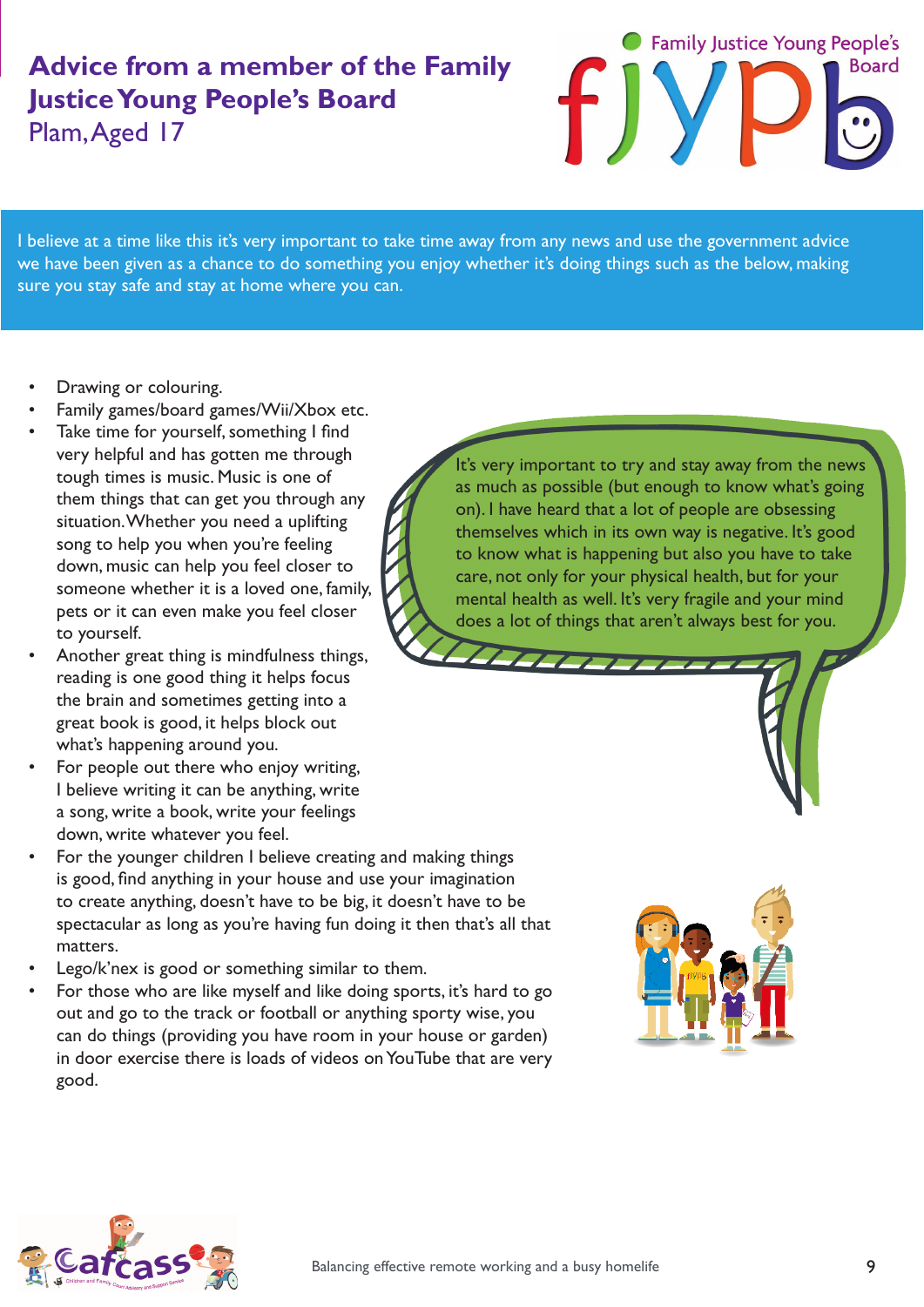Some children and young people will find themselves in the demanding position of being a part-time teacher to a younger brother or sister. Here's some advice on how to make it work:

- It's very normal and understandable for younger brothers and sisters (and you!) to want to be active and run around - especially with these new routines we are all developing - so, even though it feels like it, they are doing this to cope, not exclusively to cause you stress!
- Working at home, especially with parents/brothers/sisters can be really difficult and it is helpful to try to develop a flexible new routine/new expectations e.g. while it's not reasonable to expect your brother or sister never to bounce around at all, could there be agreed times - indicated by the door being closed, or a sign being posted on the door - when you are working and therefore the room is quiet? This can be flexible, but a sign on the door is also helpful because it will be a visual reminder of what you are doing too.
- Having this routine will also help you. You don't need to be working all of the time so having this routine means that you also have proper down-time.
- It would be really helpful to sit down with your brother or sister and have a quick chat together. If they understand why your work is important to you, and what you have to do, this will help them to understand why you are asking them not to bounce around e.g. "I really like English and I've worked hard on reading x [why this is important to you] and now I need to write a paragraph on xx which will probably take me an hour [specific detail about what is expected]". It may not always feel like it but I am sure that they actually would like to help - but the expectation to 'be quiet' or 'not bounce around' all day, is just too big an ask. If they know why you need them not to bounce around, and how long for, this should help.
- It is impossible to replace any behaviour (such as bouncing around) with nothing therefore, pleas of 'stop' 'be quiet' 'sit still' are rarely, if ever, effective. What works much better is giving choices e.g. 'Remember, we don't run around - do you want to do X or Y?'
- It sounds simple, but giving choices is a really helpful strategy, which works with all people (adults and children) as it gives us a sense of control. We're not saying it will be easy or that they will take to it straight away, but over time it is a genuinely more helpful approach than 'be quiet'.
- Also, if they have lots of excess energy (which is understandable) then maybe some of those choices could be active but realistic in the home space (e.g. star jumps on the spot).
- It can also be helpful to 'name their need' that means recognising why he is jumping around e.g. 'I can see that you are bouncing around because you have loads of energy and want to be moving around... but... it is my time to be working remember... so could you use that energy up by jumping on the spot/ kicking a ball in the garden (if you have one)…'
- It's very important for you to remember that, whilst you are keen to help and support, you are not responsible for your brother or sister doing their school work. This is a strange time for everyone and parents/carers up and down the nation are getting used to becoming 'teachers'. It's not easy to follow school routines and expectations at home - so, try not to worry, you don't have to be a teacher too!

\* courtesy of Newstead Wood School, Orpington, Kent (part of the United Learning group of schools)